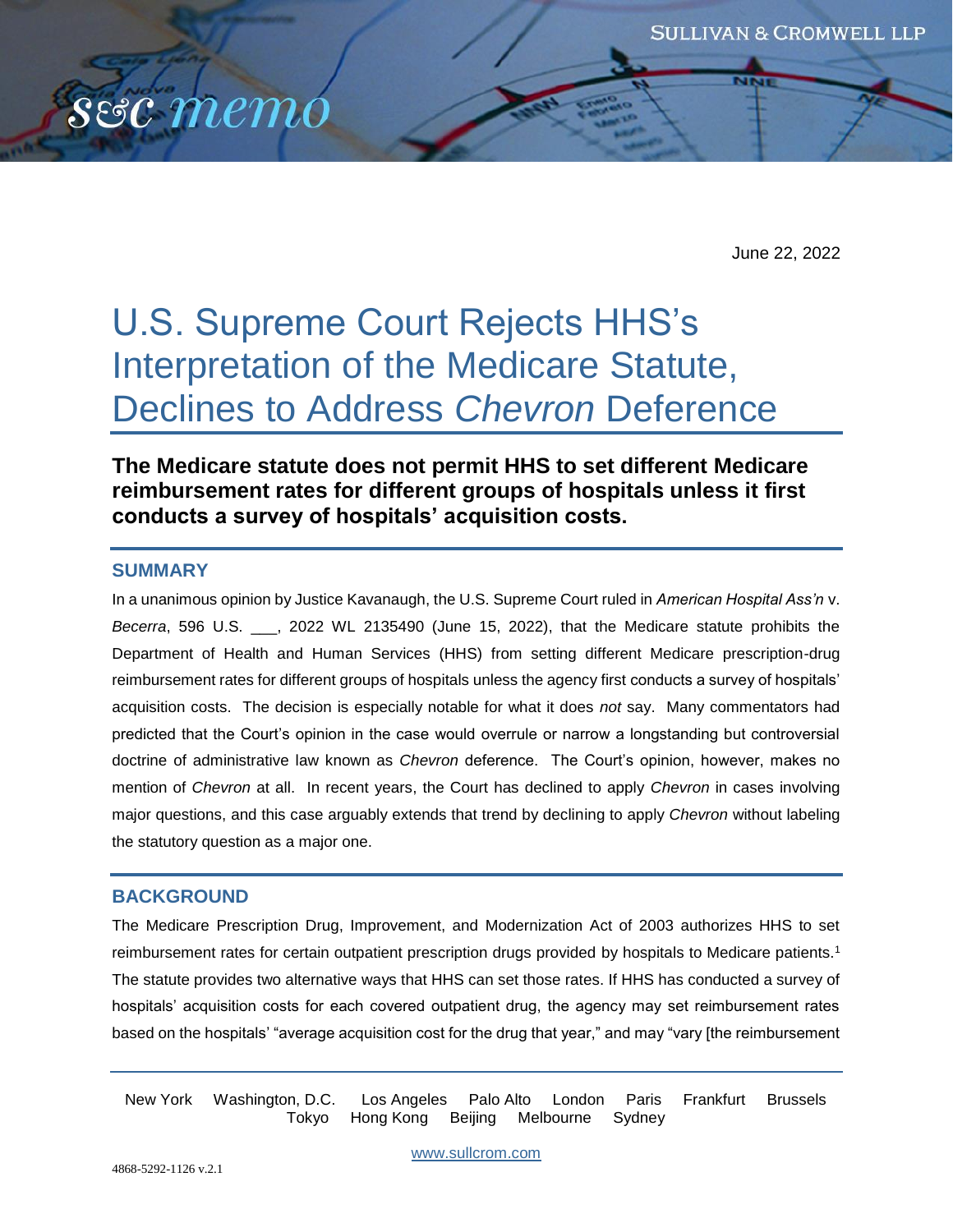rates] by hospital group."<sup>2</sup> If HHS has not conducted a survey of acquisition costs, the agency must set reimbursement rates based on the average price charged by manufacturers for the drug "as calculated and adjusted by the Secretary."<sup>3</sup>

In 2018 and 2019, HHS cut reimbursement rates for a particular group of hospitals—those that participate in the 340B Drug Pricing Program—without first conducting a survey of hospitals' acquisition costs.<sup>4</sup> The 340B Program allows hospitals that serve a high proportion of low-income patients to purchase drugs from pharmaceutical companies at reduced prices. HHS reasoned that since 340B hospitals pay less for the drugs, their Medicare reimbursements for those drugs should reflect the lower costs.

The American Hospital Association, other industry groups, and several hospitals challenged the 2018 and 2019 rate reductions for 340B hospitals. They argued that because HHS had not conducted a survey of hospitals' acquisition costs, the Medicare statute did not permit the agency to vary reimbursement rates among groups of hospitals. HHS countered that (1) various statutory provisions precluded judicial review of the 2018 and 2019 reimbursement rates, and (2) the statute authorized HHS to vary reimbursement rates by hospital group, even though HHS had not surveyed acquisition costs, under the agency's authority to "adjust" the price-based reimbursement rates. The district court ruled for the hospitals, first finding that judicial review was available, and then finding that the statute permitted HHS to set different rates for different hospital groups only if it had first conducted a survey of hospitals' acquisition costs.<sup>5</sup> A panel of the U.S. Court of Appeals for the D.C. Circuit agreed with the district court about judicial review but divided on the merits. Over a dissent, the court held that HHS had permissibly interpreted the Medicare statute.<sup>6</sup>

## **THE U.S. SUPREME COURT'S DECISION**

The U.S. Supreme Court unanimously reversed the D.C. Circuit's decision. The Court first agreed with the district court and the D.C. Circuit that no statute precluded judicial review of the rate reductions.<sup>7</sup> Turning to the merits, the Court held that the "text and structure" of the Medicare statute forbid HHS from varying the reimbursement rates between hospital groups if the agency does not first conduct a survey of hospitals' acquisition costs.<sup>8</sup> The Court explained that the statute expressly allows HHS to vary rates among hospital groups only if it has first conducted the survey of hospitals' acquisition costs. $^9$  The Court rejected HHS's argument that it could vary rates among hospital groups under its authority to "adjust" price-based reimbursement rates. The Court reasoned that adjusting average drug prices is different from setting categorically different reimbursement rates for different groups.<sup>10</sup>

HHS had urged the Court to defer to its interpretation of the statute under *Chevron U.S.A. Inc.* v. *Natural Resources Defense Council, Inc.*, 467 U.S. 837 (1984). *Chevron* provides a two-step framework for analyzing the legality of the interpretation of a statute by an agency charged with the statute's administration. At the first step, the court determines whether the statute is ambiguous.<sup>11</sup> If the statute is

-2- U.S. Supreme Court Rejects HHS's Interpretation of the Medicare Statute, Declines to Address *Chevron* **Deference** June 22, 2022 4868-5292-1126 v.2.1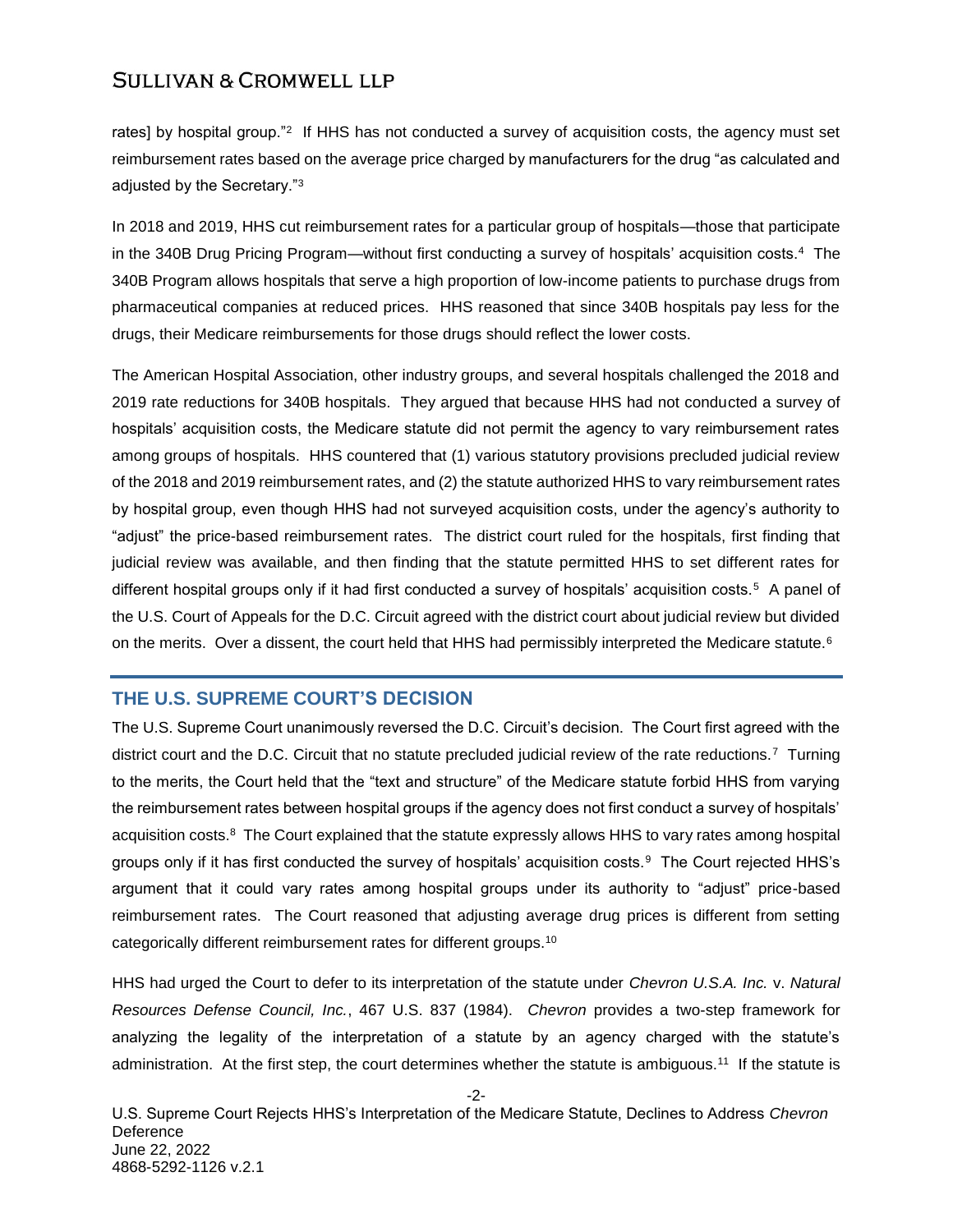ambiguous, the court proceeds to the second step, where it determines whether the agency's interpretation is reasonable.<sup>12</sup> In response to HHS's position, several *amici curiae* urged the Court to overrule *Chevron*, 13 and some Justices discussed overruling *Chevron* at oral argument.<sup>14</sup> The six-and-a-half month delay between oral argument and the opinion—one of the longest of all cases heard this Term—suggested that the Court might be considering a major doctrinal overhaul that undoubtedly would have been met with robust dissent.

In the end, however, the Court neither overruled nor even invoked *Chevron*. Based on the Court's determination that the statute was clear, the Court could have easily applied *Chevron* and rejected HHS's position at the first step. Or the Court could have expressly held that *Chevron* should not govern its inquiry. But in a Term already packed with divisive cases, the Court may have decided to avoid overturning, narrowing, or even reaffirming *Chevron* in the interest of unanimity.

# **IMPLICATIONS**

The Court's unwillingness to apply *Chevron* may be part of a growing trend. Since 1984, *Chevron* has been the dominant framework for analyzing agency interpretations of federal statutes. But over the last decade, *Chevron* has faced increased criticism. Scholars, lawyers, and even judges have argued that *Chevron* violates the separation of powers by effectively allowing agencies, rather than courts, to decide the meaning of federal law. Certain Justices have suggested that they are willing to overrule *Chevron*, <sup>15</sup> but the Court has so far avoided the issue by declining to apply *Chevron* deference in cases involving "major questions." The so-called major questions doctrine refers to judicial skepticism of agencies' attempts to assert regulatory authority on questions of "vast economic and political significance" without "clear congressional authorization."<sup>16</sup> That issue was presented again this Term in important cases dealing with the OSHA's vaccine mandate for large employers and the Obama Administration's Clean Power Plan. The Court's latest decision in *American Hospital Association* may signal that in addition to declining to apply *Chevron* in the category of major-question cases, the Court may further limit *Chevron* in particular cases simply by not finding any relevant statutory ambiguity. Some lower federal courts are likely to follow suit, and private litigants should continue to consider both broad and narrow challenges to *Chevron* deference.

\* \* \*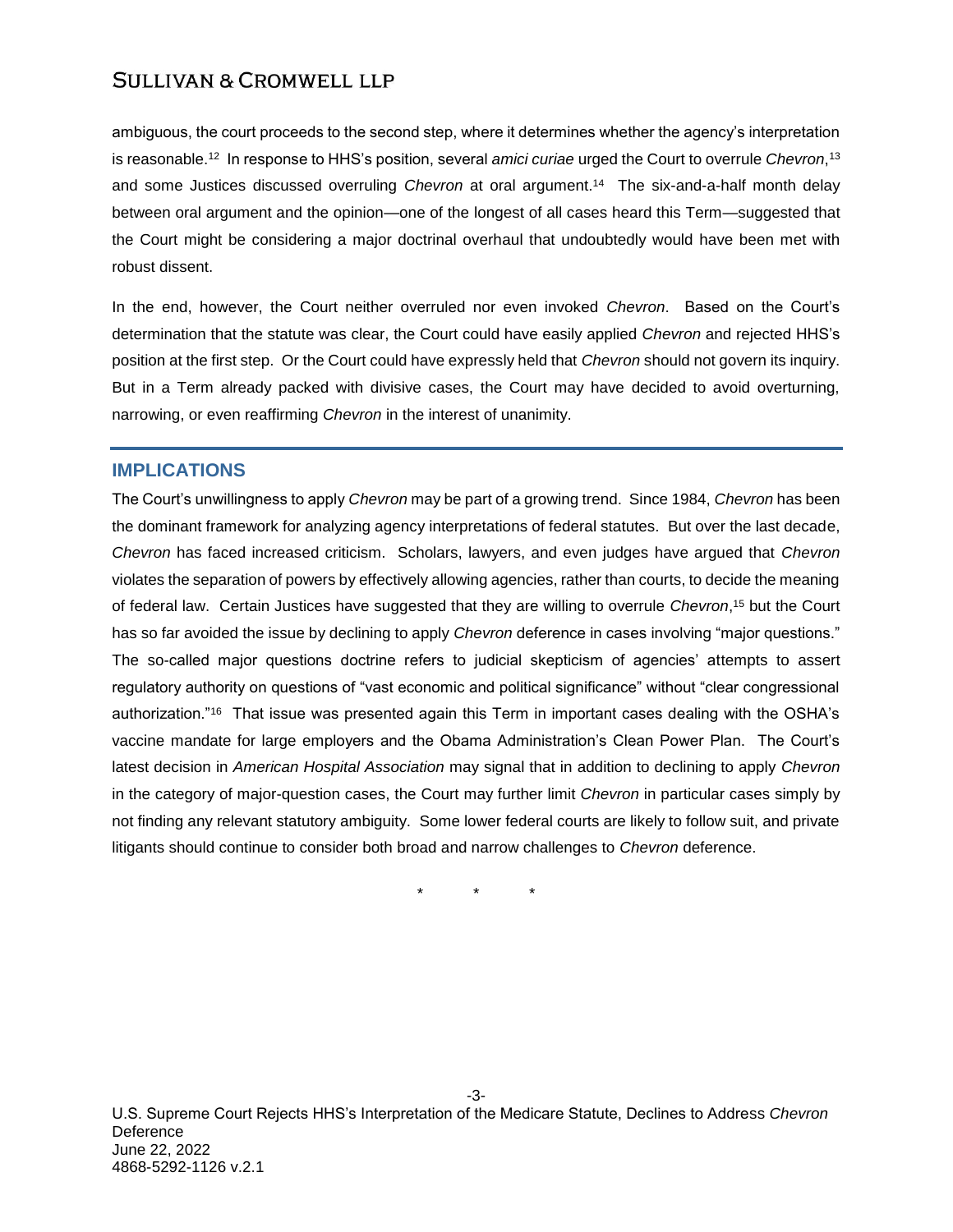#### **ENDNOTES**

- <sup>1</sup> 42 U.S.C. § 1395*l*(t)(14).
- <sup>2</sup> § 1395*l*(t)(14)(A)(iii)(I).
- <sup>3</sup> § 1395 $I(t)(14)(A)(iii)(II)$ .
- <sup>4</sup> *Becerra*, 2022 WL 2135490, at \*4.
- <sup>5</sup> *Am. Hosp. Ass'n* v. *Azar*, 348 F. Supp. 3d 62 (D.D.C. 2018).
- <sup>6</sup> *Am. Hosp. Ass'n* v. *Azar*, 967 F.3d 818 (D.C. Cir. 2020).
- <sup>7</sup> *Becerra*, 2022 WL 2135490, at \*5.
- 8 *Id.* at \*6.
- 9 *Id.*
- <sup>10</sup> *Id.* at \*7.
- <sup>11</sup> 467 U.S. at 842-43.
- <sup>12</sup> *Id.* at 843.
- <sup>13</sup> *E.g.*, Brief for Americans for Prosperity Foundation as *Amicus Curiae*, at 4; Brief for the National Right to Work Legal Defense Foundation as *Amicus Curiae*, at 3.
- <sup>14</sup> *E.g.*, Transcript of Oral Argument at 5, 30.
- <sup>15</sup> *E.g.*, *Michigan* v. *EPA*, 576 U.S. 743, 760-64 (2015) (Thomas, J., concurring); *see also Gutierrez-Brizuela* v. *Lynch*, 834 F.3d 1142, 1149-58 (10th Cir. 2016) (Gorsuch, J., concurring).
- <sup>16</sup> *Util. Air Regul. Grp.* v. *EPA*, 573 U.S. 302, 324 (2014) (internal quotation marks omitted).

Copyright © Sullivan & Cromwell LLP 2022

U.S. Supreme Court Rejects HHS's Interpretation of the Medicare Statute, Declines to Address *Chevron* Deference June 22, 2022 4868-5292-1126 v.2.1